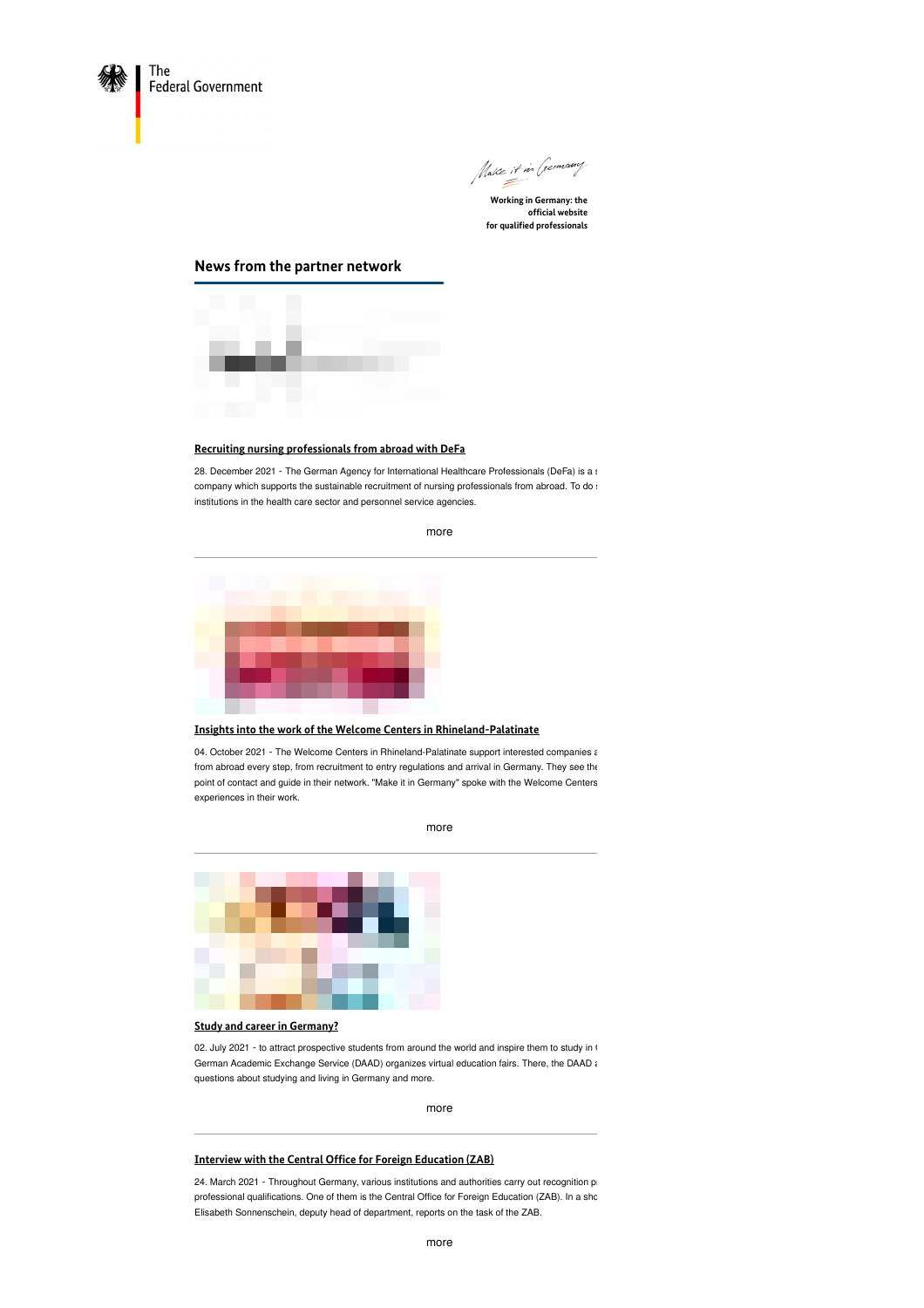## **The pilot project ["UBAconnect"](https://www.make-it-in-germany.com/en/the-pilot-project-ubaconnect-brings-companies-together-with-skilled-workers-for-qualification-adaptation) brings companies together with skilled workers for qualication adaptation**

24. March 2021 - "UBAconnect" is an offer for companies looking for skilled workers from the indu commercial or skilled trades sectors. It is part of the project "Unternehmen Berufsanerkennung" wl German Federal Ministry of Education and Research and was launched at the end of 2020 together Chambers of Industry and Commerce.

[more](https://www.make-it-in-germany.com/en/the-pilot-project-ubaconnect-brings-companies-together-with-skilled-workers-for-qualification-adaptation)



# **Pilot project Hand in Hand for [International](https://www.make-it-in-germany.com/en/pilot-project-hand-in-hand-for-international-talents-brings-companies-and-skilled-workers-together) Talents brings companies and skilled workers together**

07. December 2020 - The *Hand in Hand for International Talentsproject puts the German Skilled In* practice. It supports small and medium-sized companies in the recruitment of international skilled v recognised occupations and accompanies businesses and skilled workers throughout the entire pr



[more](https://www.make-it-in-germany.com/en/pilot-project-hand-in-hand-for-international-talents-brings-companies-and-skilled-workers-together)

#### **An expert explains the fast-track [procedure](https://www.make-it-in-germany.com/en/an-expert-explains-the-fast-track-procedure-for-skilled-workers) for skilled workers**

22. September 2020 - Since the Skilled Immigration Act came into force, employers have been ab process for their future workers under the fast-track procedure for skilled workers. We put together procedure in an interview with Mr. Menche, head of department for a Foreigners' Authority in Hess asylum and immigration law.

[more](https://www.make-it-in-germany.com/en/an-expert-explains-the-fast-track-procedure-for-skilled-workers)



**Introducing the Welcome Center "Region [Hildesheim"](https://www.make-it-in-germany.com/en/introducing-the-welcome-center-region-hildesheim)**

02. July 2020 - Welcome Centers have become important players in the recruitment of qualified pro the years, more and more such facilities are being set up. The editorial team of "Make it in Germar the director Mrs. Maria Isabel Cáceres Guerrero to learn more about the Welcome Center Region

**Thuringia shares its experience on recruiting [apprentices](https://www.make-it-in-germany.com/en/thuringia-shares-its-experience-on-recruiting-apprentices-from-abroad) from abroad**

[more](https://www.make-it-in-germany.com/en/introducing-the-welcome-center-region-hildesheim)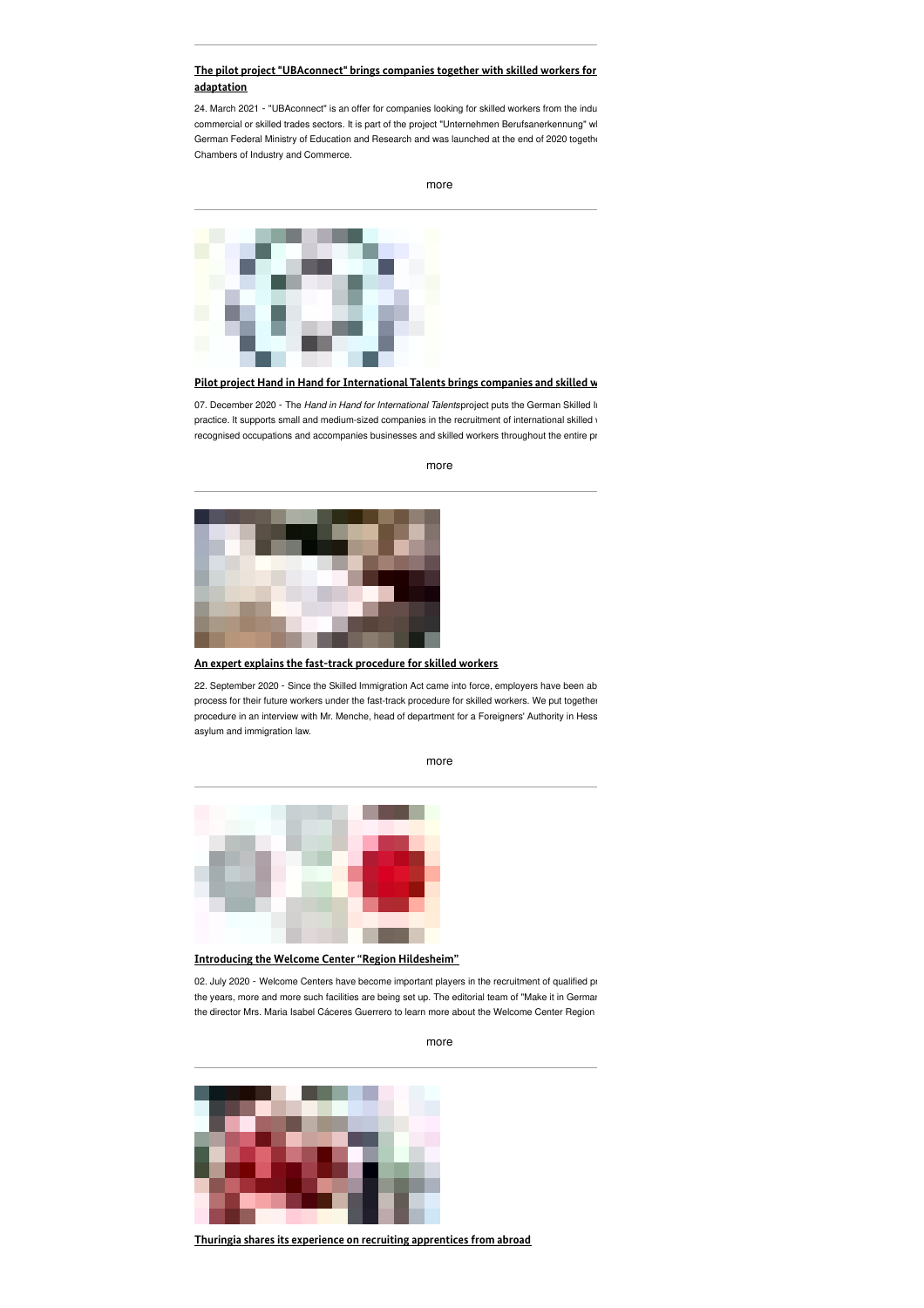26. August 2019 - Training young people helps companies obtain the skilled labour they need. The demographic change are already having a visible impact on the training market. This means that the community needs to find new ways to attract skilled labour. The German Land of Thuringia, for example, launched a funding programme that has enabled local companies hire apprentices from Vietnam.

[more](https://www.make-it-in-germany.com/en/thuringia-shares-its-experience-on-recruiting-apprentices-from-abroad)



### **German [administration](https://www.make-it-in-germany.com/en/german-administration-of-the-eu-blue-card-experiences-at-the-immigration-authority-in-munich) of the EU Blue Card – experiences at the immigration authority in Munich**

30. January 2019 - The EU Blue Card has become an attractive residence permit for immigrants fr countries, according to a recent report by the Federal Office for Migration and Refugees (BAMF). This permit has already enabled many highly qualified specialists from abroad to take up employment in

[more](https://www.make-it-in-germany.com/en/german-administration-of-the-eu-blue-card-experiences-at-the-immigration-authority-in-munich)



### **[International](https://www.make-it-in-germany.com/en/international-and-specialized-services-zav-initiates-new-project-for-the-recruitment-of-doctors-from-mexico) and Specialized Services (ZAV) initiates new project for the recruitment from Mexico**

17. April 2018 - In order to help employers in Germany with difficult job placements, the Internatior Services (ZAV) is specifically looking for suitable specialists abroad. It is currently focusing in particular IT specialists, physicians and nurses.



#### **[Network](https://www.make-it-in-germany.com/en/network-iq-advice-and-training-services) (IQ): advice and training services**

17. January 2018 - The Integration through Qualification (IQ) support programme offers such train many occupations in order to bridge major differences between a given occupation in Germany an training programmes are financed by funds from the Federal Ministry of Labour and Social Affairs European Social Fund (ESF).

[more](https://www.make-it-in-germany.com/en/network-iq-advice-and-training-services)



### **Region [Heilbronn-Franken](https://www.make-it-in-germany.com/en/region-heilbronn-franken)**

25. September 2017 - Die Region Heilbronn-Franken zeigt Flagge für eine gelebte Willkommensku Center Heilbronn-Franken unterstützt das Ankommen internationaler Fachkräfte und setzt sich akt Willkommenskultur ein.

#### [more](https://www.make-it-in-germany.com/en/international-and-specialized-services-zav-initiates-new-project-for-the-recruitment-of-doctors-from-mexico)